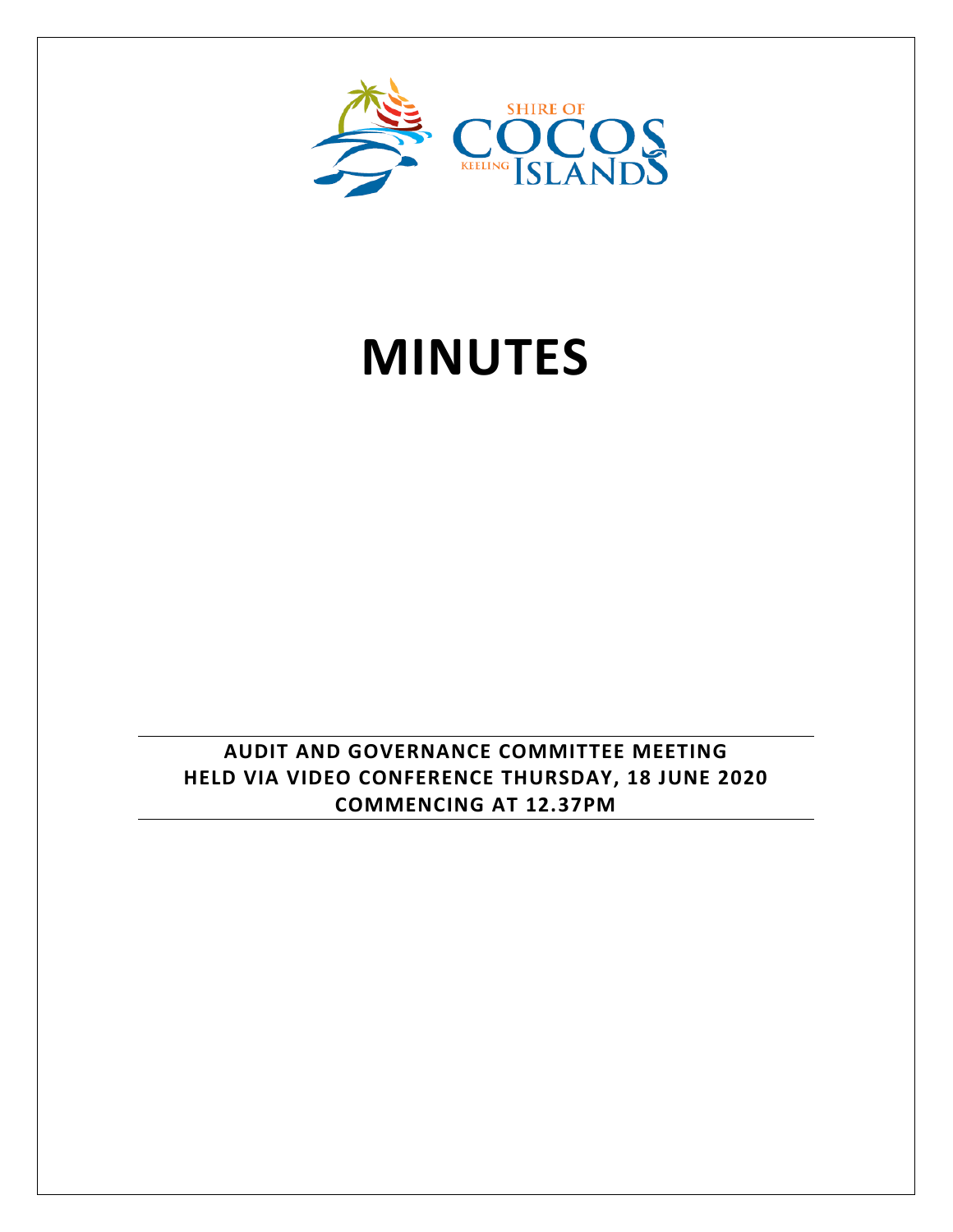

# **OUR VALUES**

**Service**

Provide the best service we can.

We serve the community and each other.

#### **Accountability**

We take responsibility for our own actions.

We do what we say we will do.

Mistakes are an opportunity to learn.

#### **Support**

We support our team and our community.

Look for opportunities to help each other.

#### **Respect**

We respect and value others.

Our interactions are always respectful towards others.

#### **Integrity**

We will be honest and transparent with all our dealings.

Maintain confidentiality.

Trust each other.

#### **Achievement**

Being proactive and enabling the outcomes.

Be creative and think outside the square.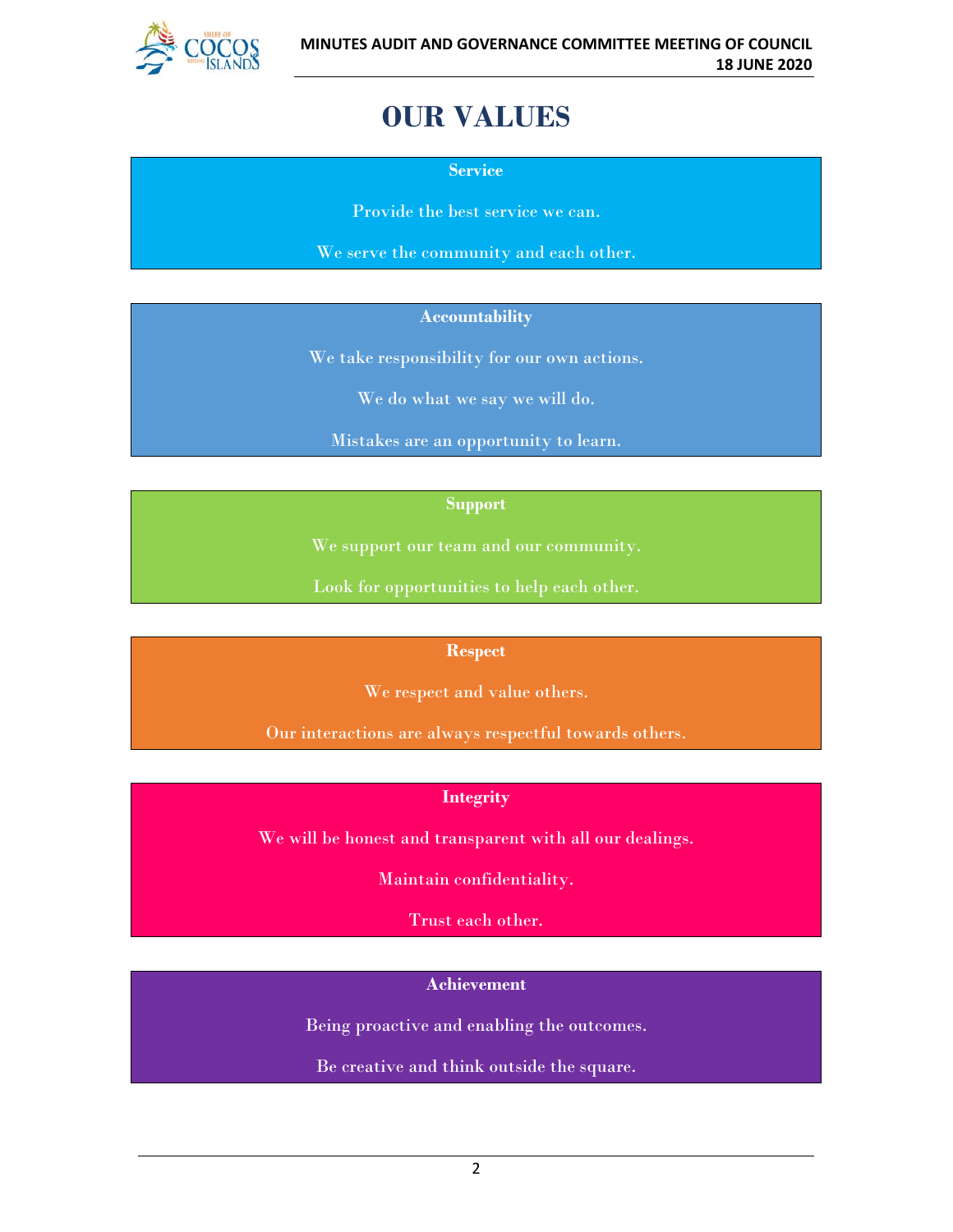

# **Disclaimer**

Members of the public should note that in any discussion regarding any planning or other application that any statement or intimation of approval made by any member or officer of the Shire during the course of any meeting is not intended to be and is not to be taken as notice of approval from the Shire. No action should be taken on any item discussed at a Council meeting prior to written advice on the resolution of the Council being received. Any plans or documents contained in this document may be subject to copyright law provisions (Copyright Act 1968, as amended) and the express permission of the copyright owner(s) should be sought prior to the reproduction.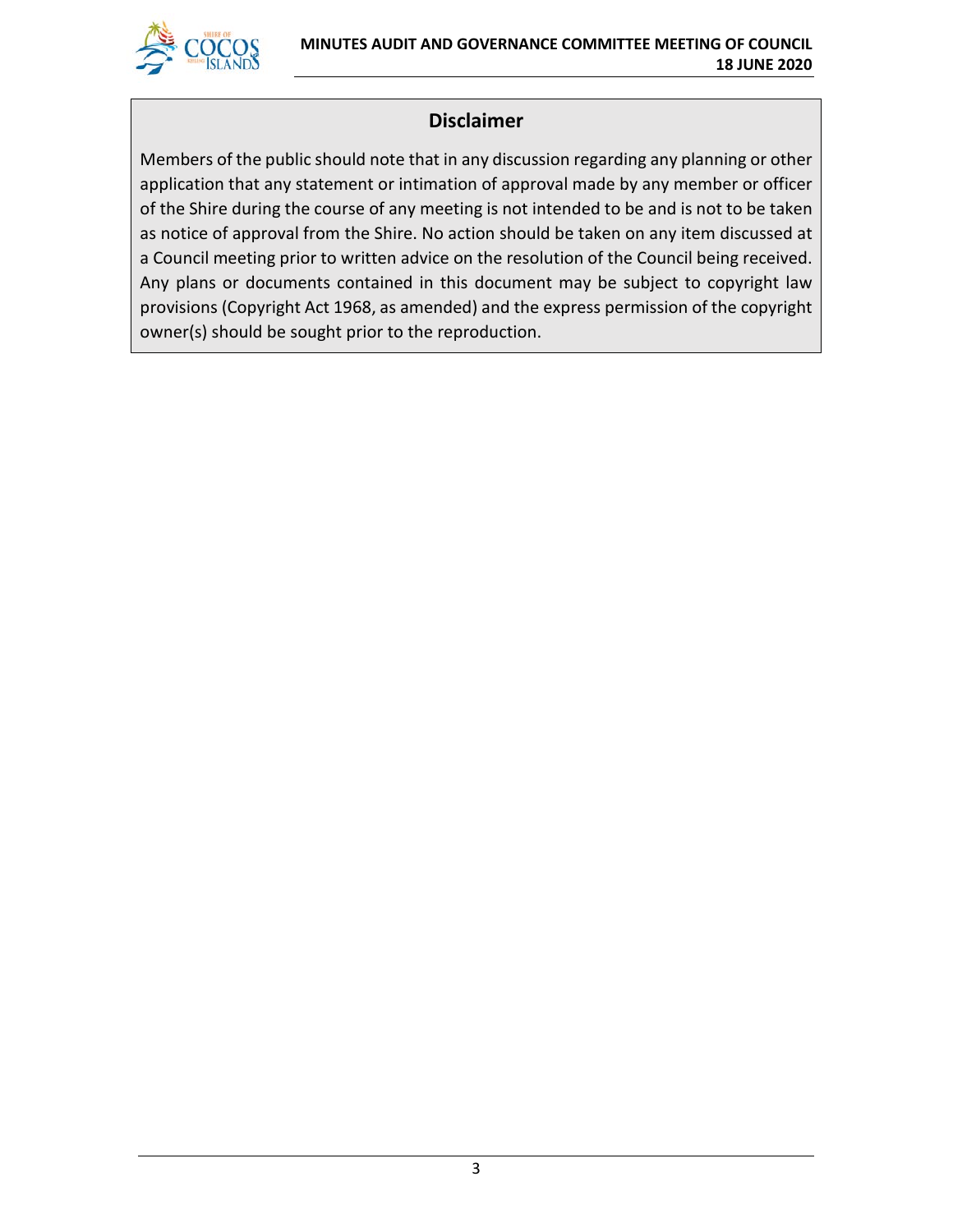

#### **TABLE OF CONTENTS**

| <b>ITEM</b>             | <b>SUBJECT</b>                                                                                                         |
|-------------------------|------------------------------------------------------------------------------------------------------------------------|
| $\mathbf{1}$            | <b>OPENING/ANNOUNCEMENTS OF VISITORS</b>                                                                               |
| $\overline{2}$          | ATTENDANCE/APOLOGIES/LEAVE OF ABSENCE (PREVIOUSLY APPROVED)                                                            |
| $\overline{\mathbf{3}}$ | <b>PUBLIC QUESTION TIME</b>                                                                                            |
| 4                       | <b>DECLARATION OF INTERESTS</b>                                                                                        |
| 5                       | <b>CONFIRMATION OF MINUTES OF PREVIOUS MEETING</b>                                                                     |
| 5.1                     | Minutes of the Audit and Governance Committee Meeting - 18 February 2020                                               |
| 6                       | <b>PRESENTATIONS</b>                                                                                                   |
| $\overline{\mathbf{z}}$ | <b>OFFICER'S REPORT</b>                                                                                                |
| 7.1                     | Presentation of the Shire of Cocos (Keeling) Islands Regulation 17 Review June<br>2020 Report                          |
| 7.2                     | Shire of the Cocos (Keeling) Islands Financial Management Review June 2020                                             |
| 7.3                     | Expressions of Interest for membership to the Shire of Cocos (Keeling) Island<br><b>Audit and Governance Committee</b> |
| 8                       | <b>MATTERS BEHIND CLOSED DOORS</b>                                                                                     |
| 9                       | <b>CLOSURE</b>                                                                                                         |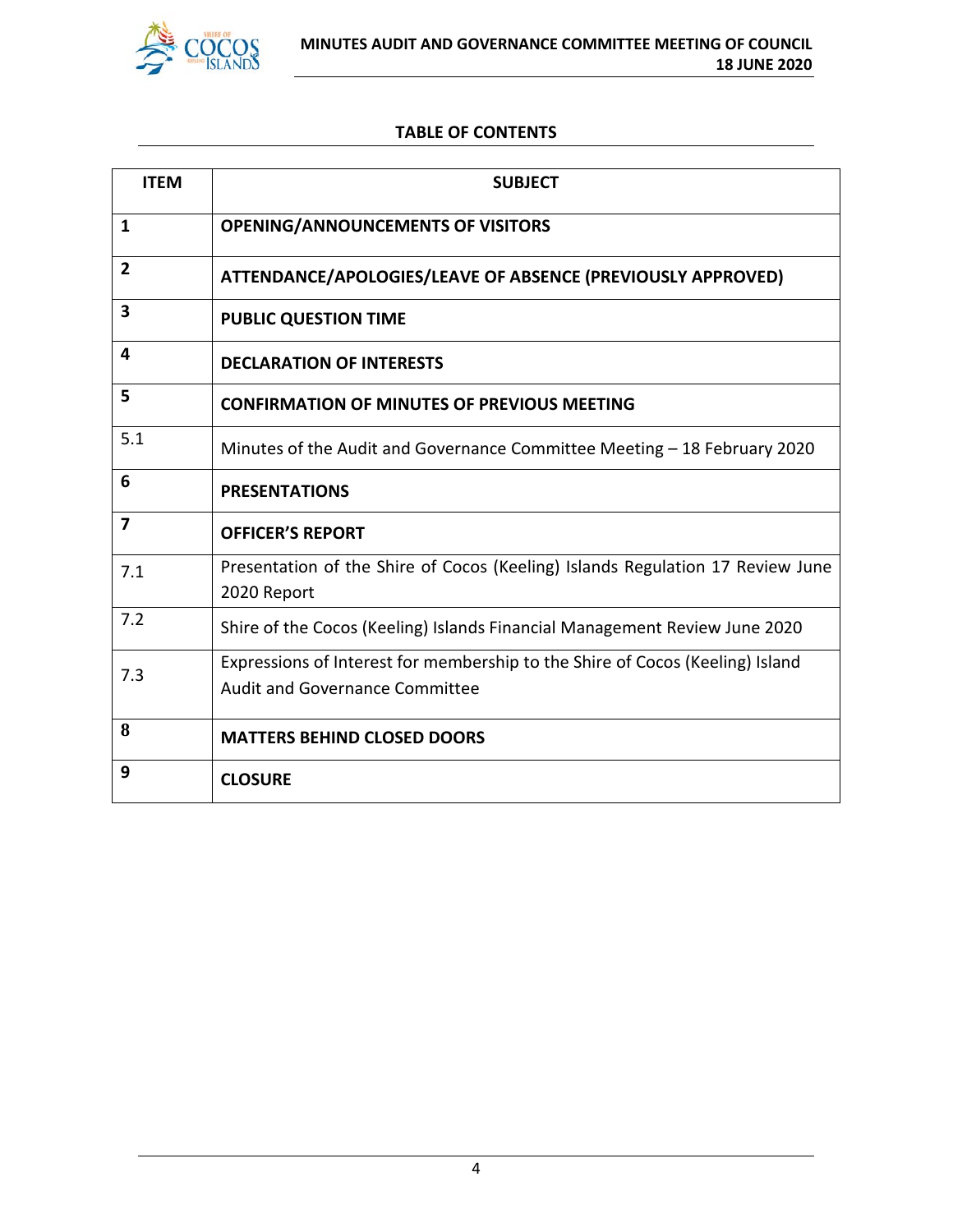

# **1. OPENING/ANNOUNCEMENTS OF VISITORS**

The meeting was formally opened by the Chair of the Audit and Governance Committee, Cr Minkom at 12.37pm.

| 2. ATTENDANCE/APOLOGIES/LEAVE<br><b>APPROVED)</b> | <b>OF</b>      | <b>ABSENCE</b>                                                                   | (PREVIOUSLY                               |
|---------------------------------------------------|----------------|----------------------------------------------------------------------------------|-------------------------------------------|
| <b>Members:</b><br><b>Presiding Member</b>        | Cr A Minkom    |                                                                                  |                                           |
| <b>Deputy Presiding Member</b>                    | Cr S Charlston |                                                                                  |                                           |
| Councillor                                        | Cr T Lacy      |                                                                                  |                                           |
| Secretariat:<br>Governance and Risk Coordinator   |                |                                                                                  | I Macrae, Governance and Risk Coordinator |
| <b>Observers:</b><br><b>Staff</b>                 |                | A Selvey, Chief Executive Officer<br>J Soderlund, Acting Chief Executive Officer |                                           |
| <b>Public</b>                                     | Nil            |                                                                                  |                                           |
| <b>Visitors</b>                                   | Nil            |                                                                                  |                                           |
| <b>APOLOGIES</b>                                  | Nil            |                                                                                  |                                           |
| <b>APPROVED LEAVE OF ABSENCE:</b>                 | Nil            |                                                                                  |                                           |
|                                                   |                |                                                                                  |                                           |

# **3. PUBLIC QUESTION TIME**

Meetings shall be generally open to the public pursuant to the *Local Government Act 1995, s5.23* and include question time for members of the pursuant to the *Local Government Act 1995, s5.24.*

Nil

# **4. DECLARATION OF INTERESTS**

Members of the Committee are bound by the provisions of *the Local Government Act 1995, Section 5.65* with respect to disclosure of financial, impartiality or proximity interests.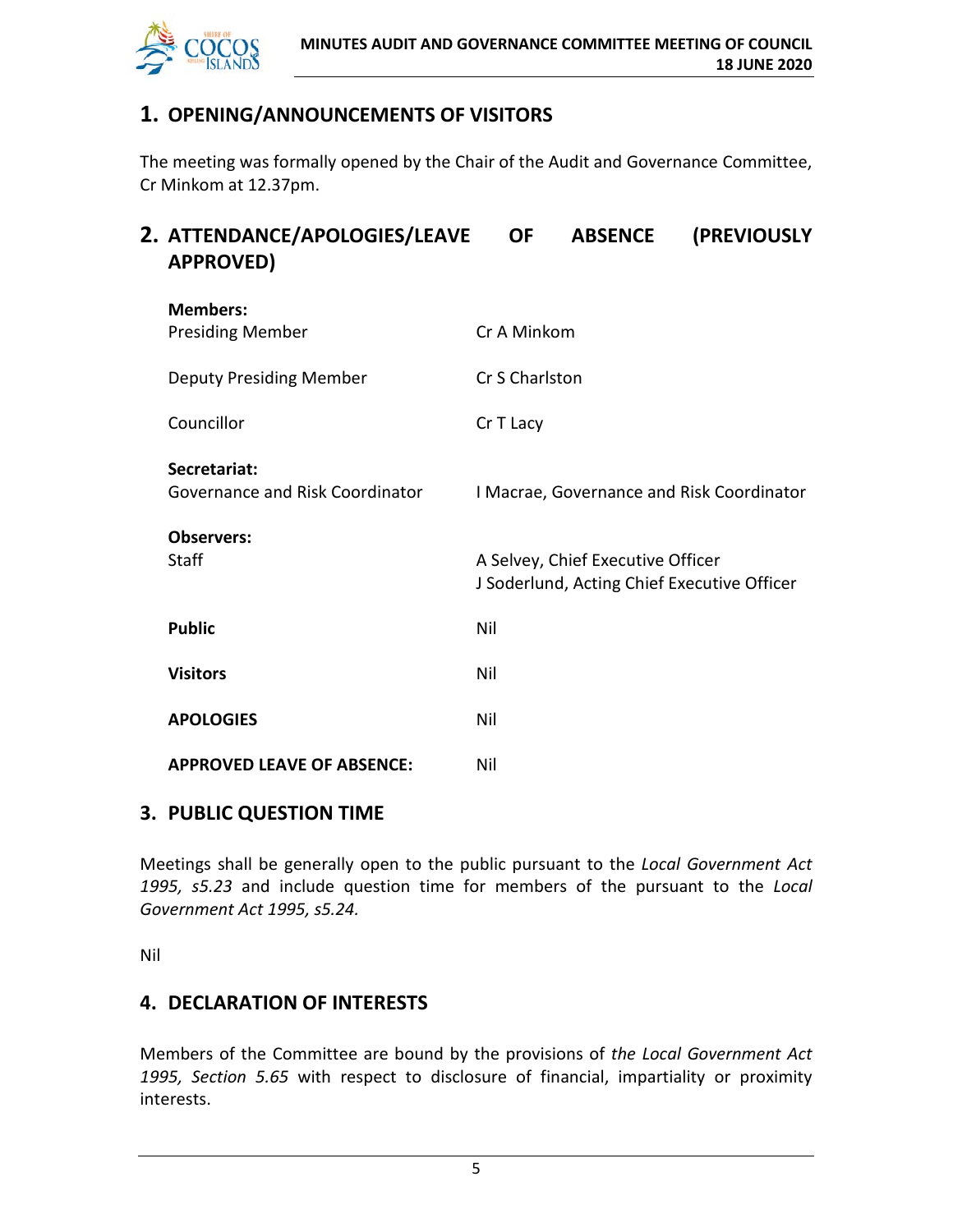

| <b>Name</b> | <b>Example 2016</b> Item No. 2016 | Interest | Nature <sup>1</sup> |
|-------------|-----------------------------------|----------|---------------------|
| <b>NIL</b>  |                                   |          |                     |

#### **5. CONFIRMATION OF MINUTES OF PREVIOUS MEETINGS**

5.1 Audit Committee Meeting held on **18 February 2020** Attachment 5.1

#### **COMMITTEE RESOLUTION**

#### **MOVED CR CHARLSTON SECONDED CR LACY**

**PURSUANT TO** *SECTIONS 3.18 AND 5.22(2)* **OF** *THE LOCAL GOVERNMENT ACT 1995***, THE MINUTES OF THE AUDIT AND GOVERNANCE COMMITTEE MEETING HELD ON 18 FEBRUARY 2020, AS PRESENTED IN ATTACHMENT 5.1 BE CONFIRMED AS A TRUE AND CORRECT RECORD OF PROCEEDINGS.**

#### **THE MOTION WAS PUT AND DECLARED CARRIED (3/0)**

**FOR:** CR CHARLSTON, CR LACY, CR MINKOM **AGAINST:** NIL

PURSUANT TO *SECTIONS 3.18 AND 5.22(2)* OF *THE LOCAL GOVERNMENT ACT 1995*, THE MINUTES OF THE AUDIT AND GOVERNANCE COMMITTEE MEETING HELD ON 18 FEBRUARY 2020, ARE PRESENTED IN ATTACHMENT 5.1 FOR CONSIDERATION BY THE AUDIT AND GOVERNANCE COMMITTEE

# **6. PRESENTATIONS**

# **7. OFFICER'S REPORTS**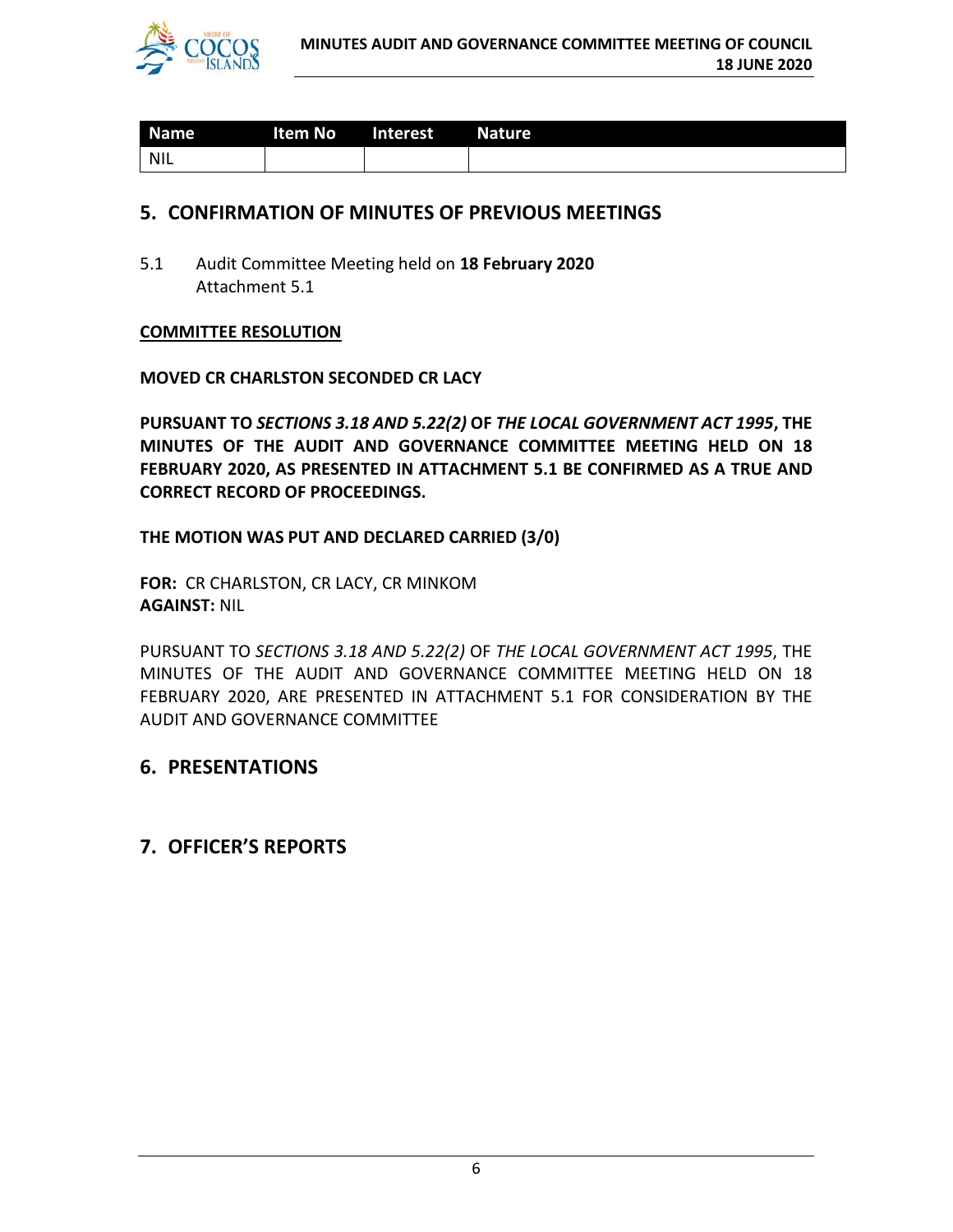

#### **7.1 PRESENTATION OF THE SHIRE OF COCOS (KEELING) ISLANDS REGULATION 17 REVIEW JUNE 2020 REPORT**

#### **Report Information**

| Date:                       | 13 June 2020                              |
|-----------------------------|-------------------------------------------|
| Applicant:                  | Shire of Cocos (Keeling) Islands          |
| File Ref:                   |                                           |
| Location:                   | Not Applicable                            |
| Disclosure of Interest: Nil |                                           |
| <b>Reporting Officer:</b>   | Chief Executive Officer                   |
| Island:                     | Shire Wide                                |
| Attachments:                | 7.1 Regulation 17 Review June 2020 Report |
|                             |                                           |

#### **Authority / Discretion**

#### **Definition**

| Executive   | Oversight of operations and Committee functions as per the Audit<br>and Governance Committee Terms of Reference                                                          |
|-------------|--------------------------------------------------------------------------------------------------------------------------------------------------------------------------|
| Legislative | Consideration of items as required by legislation (e.g. Reports from<br>and liaison with the External Auditor; Compliance Audit Return;<br><b>Requlation 17 Reports)</b> |
| Information | Includes items provides to Committee for information purposes only<br>$(i.e. - for noting).$                                                                             |

#### **Report Purpose**

To present the Regulation 17 Review June 2020 Report for consideration by the Audit and Governance Committee.

#### **Relevant Documents**

#### Available for viewing at the meeting

Nil

#### **Background**

Regulation 17 of the *Local Government (Audit) Regulations 1996 (WA)(CKI*) requires Local Government CEOs to review the appropriateness and effectiveness of their local government's systems and procedures at least once in every three financial years and report the results of that review to the Audit Committee. The three systems specified in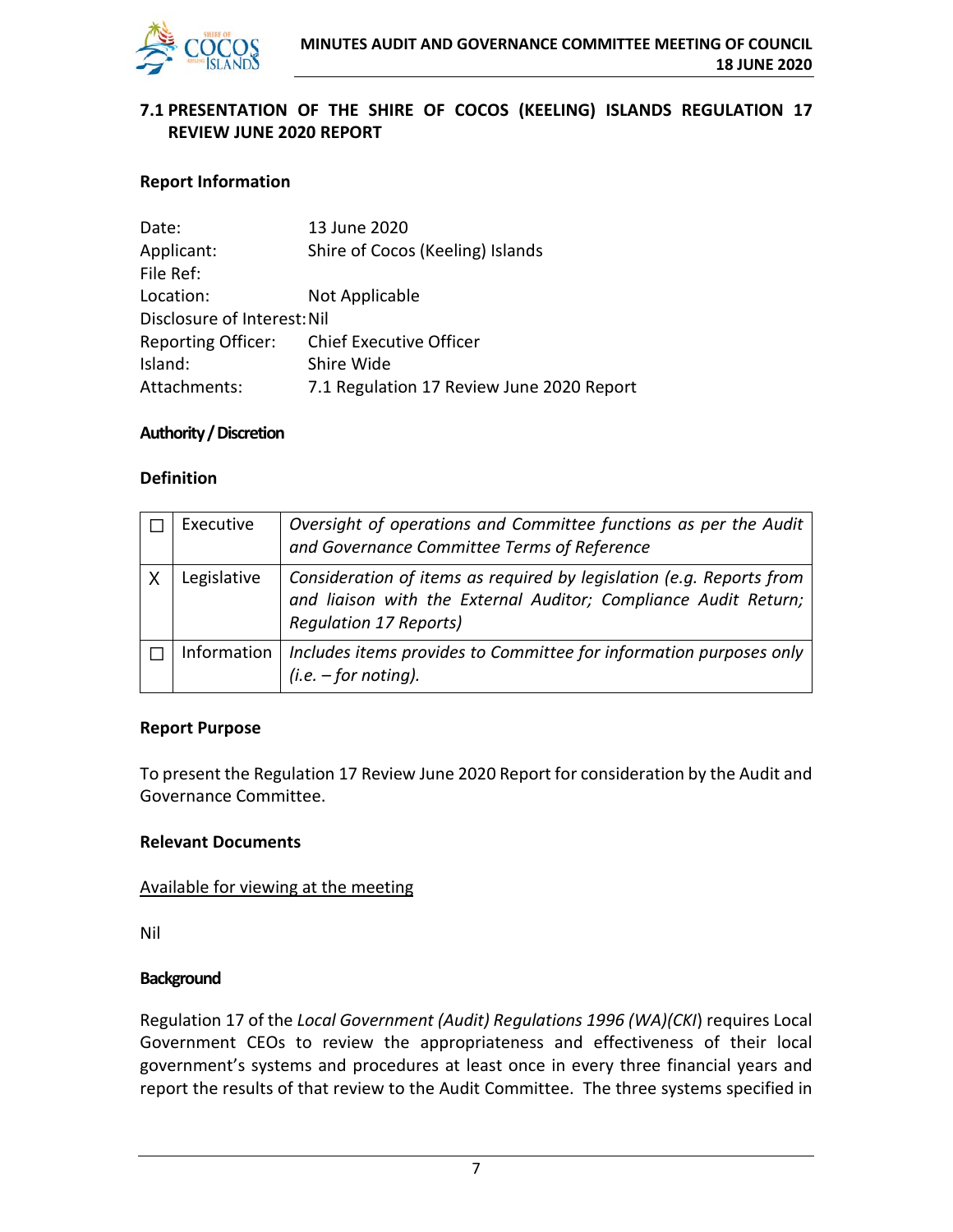

Regulation 17 for review are risk management, internal controls and legislative compliance.

The last Shire of Cocos (Keeling) Islands Regulation 17 Report was formally presented to the Shire of Cocos (Keeling) Islands Audit Committee 8 February 2017. This requires the next review to be reported to the Audit Committee by June 2020.

#### **Comment**

In conducting this Regulation 17 Review, the Shire formed a Project Aware team consisting of four staff from different areas of the internal operation.

- 1. Ibrahim Macrae, Governance and Risk Coordinator.
- 2. Joanne Soderlund, Deputy CEO
- 3. Sally Badlu, Senior Finance Officer
- 4. Andrea Selvey, CEO

The Project Aware team assessed 83 systems and procedures across the three areas of Risk Management, Internal Controls and Legislative Compliance. Definitions were developed by the team for each of the above areas and are documented in the Report.

The team was supported by Civic Legal under their governance support service. Each month the Project Aware team considered two or three systems, using working papers to guide their consideration of how effective and appropriate each system was. The working papers were submitted to Civic Legal and in monthly governance meetings, Civic Legal assisted the Project Aware team to further analyze those systems and consider their effectiveness and appropriateness.

The review was conducted over a period of ten months commencing in September 2019 with this final Regulation 17 Report compiled and presented to the Shire of Cocos (Keeling) Islands Audit and Governance Committee on 18 June 2020.

A summary of the analysis is presented in a table in the attached Shire of Cocos (Keeling) Islands Regulation 17 Review Report June 2020.

It will be noted in summary table that some actions are listed for consideration by the Audit and Governance Committee and for their monitoring and advice. It is further proposed by the CEO that a more detailed Regulation 17 Action Plan be developed and presented to meetings of the Committee with progress updates on implementation of actions.

#### **Policy and Legislative Implications**

*Local Government (Audit) Regulations 1996 (WA)(CKI) 1996*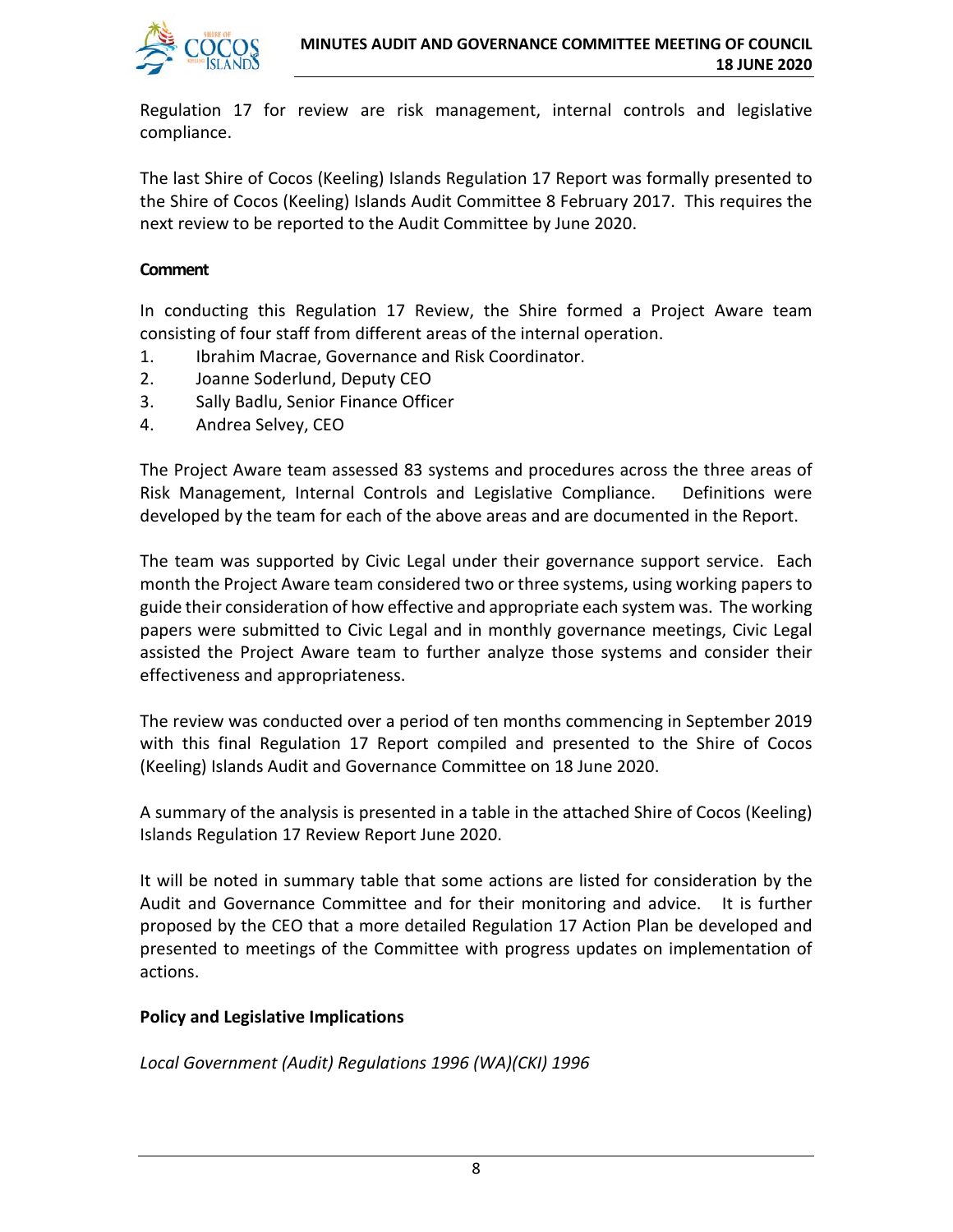

#### **Financial Implications**

Nil

#### **Strategic Implications**

Strategic Community Plan: Civic Leadership Objective

#### **Conclusion**

As per Regulation 17 of the *Local Government (Audit) Regulations 1996 (WA)(CKI) 1996* , the CEO has conducted the review of the appropriateness and effectiveness of the Shire's systems and procedures in relation to risk management, internal control, and legislative compliance and hereby presents The Shire of Cocos (Keeling) Islands Regulation 17 Review June 2020 Report to the Audit and Governance Committee for consideration. Subject to that review, the Committee can consider acquitting its responsibilities under Regulation 16 of the *Local Government (Audit) Regulations 1996 (WA)(CKI) 1996* and give a copy of the Regulation 17 Review June 2020 Report to Council.

#### **COMMITTEE RESOLUTION**

#### **MOVED CR LACY SECONDED CR CHARLSTON**

**THAT THE AUDIT AND GOVERNANCE COMMITTEE RECEIVES AND REVIEWS THE SHIRE OF COCOS (KEELING) ISLANDS REGULATION 17 REPORT GIVEN TO IT BY THE CEO UNDER REGULATION 17(3) (THE CEO'S REPORT) AND:**

- **i. REPORTS TO THE COUNCIL THE RESULTS OF THAT REVIEW;**
- **ii. GIVES A COPY OF THE CEO'S REPORT TO THE COUNCIL; AND**
- **iii. SEEKS IMPLEMENTATION PLAN AND TIMELINE ON ACTIONS FROM THE CEO FOR THE NEXT AUDIT AND GOVERNANCE COMMITTEE MEETING.**

#### **THE MOTION WAS PUT AND DECLARED CARRIED (3/0)**

**FOR:** CR CHARLSTON, CR LACY, CR MINKOM **AGAINST:** NIL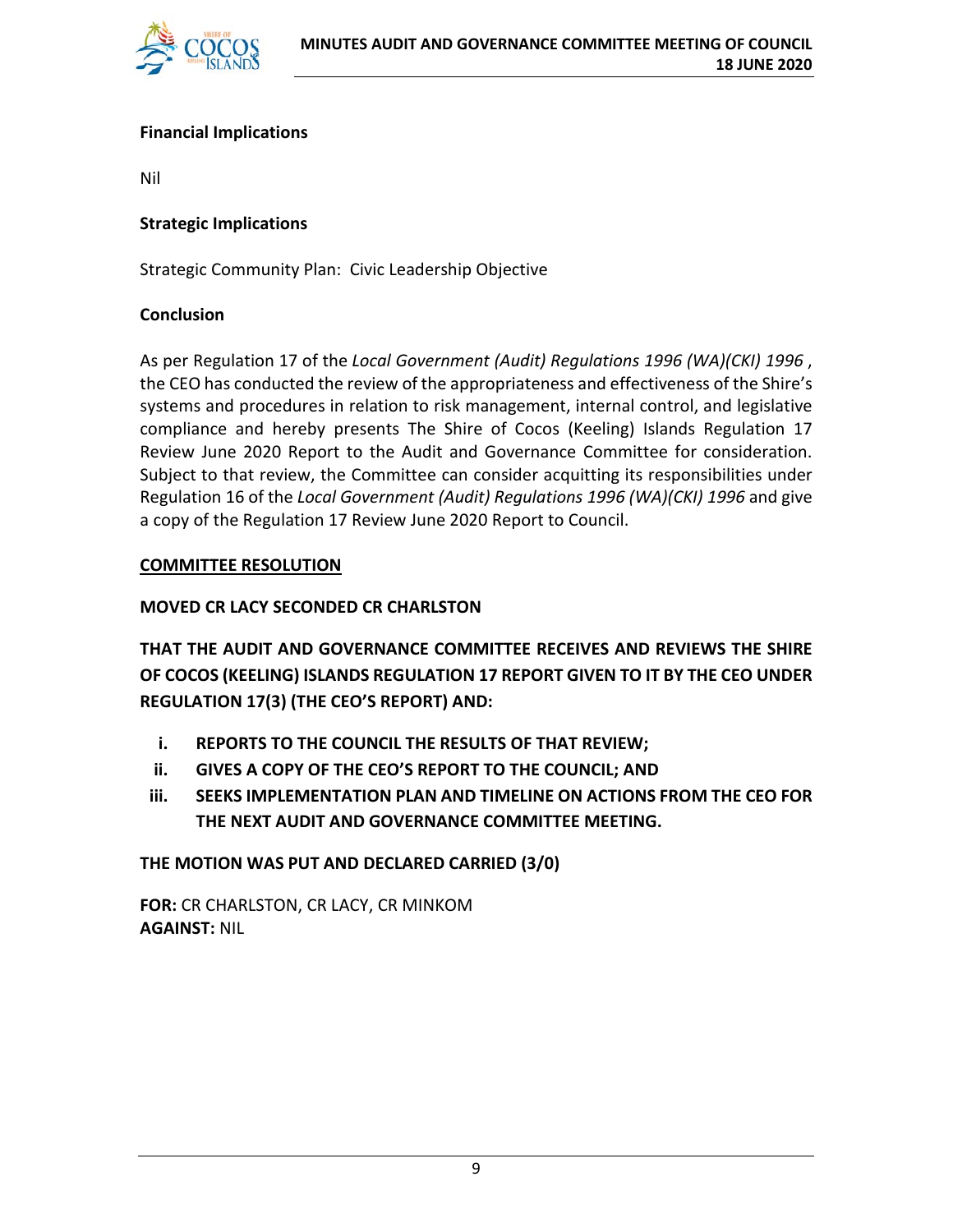

#### **7.2 SHIRE OF COCOS (KEELING) ISLANDS FINANCIAL MANAGEMENT REVIEW JUNE 2020**

#### **Report Information**

| Date:                         | 12 June 2020                              |
|-------------------------------|-------------------------------------------|
| Applicant:                    | Shire of Cocos (Keeling) Islands          |
| File Ref:                     |                                           |
| Location:                     | Not Applicable                            |
| Disclosure of Interest: Nil   |                                           |
| <b>Reporting Officer:</b>     | <b>Chief Executive Officer</b>            |
| Island:                       | Shire Wide                                |
| Attachments:                  | <b>Financial Management Review Report</b> |
| <b>Authority / Discretion</b> |                                           |

#### **Definition**

|          | Executive   | Oversight of operations and Committee functions as per the Audit<br>and Governance Committee Terms of Reference                                                          |
|----------|-------------|--------------------------------------------------------------------------------------------------------------------------------------------------------------------------|
|          | Legislative | Consideration of items as required by legislation (e.g. Reports from<br>and liaison with the External Auditor; Compliance Audit Return;<br><b>Regulation 17 Reports)</b> |
| $\times$ | Information | Includes items provides to Committee for information purposes only<br>$(i.e. - for noting).$                                                                             |

#### **Report Purpose**

To present the Shire of Cocos (Keeling) Islands Financial Management Review report for consideration by the Audit and Governance Committee.

#### **Relevant Documents**

#### Available for viewing at the meeting

Nil

#### **Background**

The *Local Government (Financial Management) Regulations 1996 Part 2 – 5 (2) (c)* requires the CEO to undertake a review of the appropriateness and effectiveness of the financial management systems and procedures of the local government regularly (and not less than once in every 3 financial years) and to report to the local government the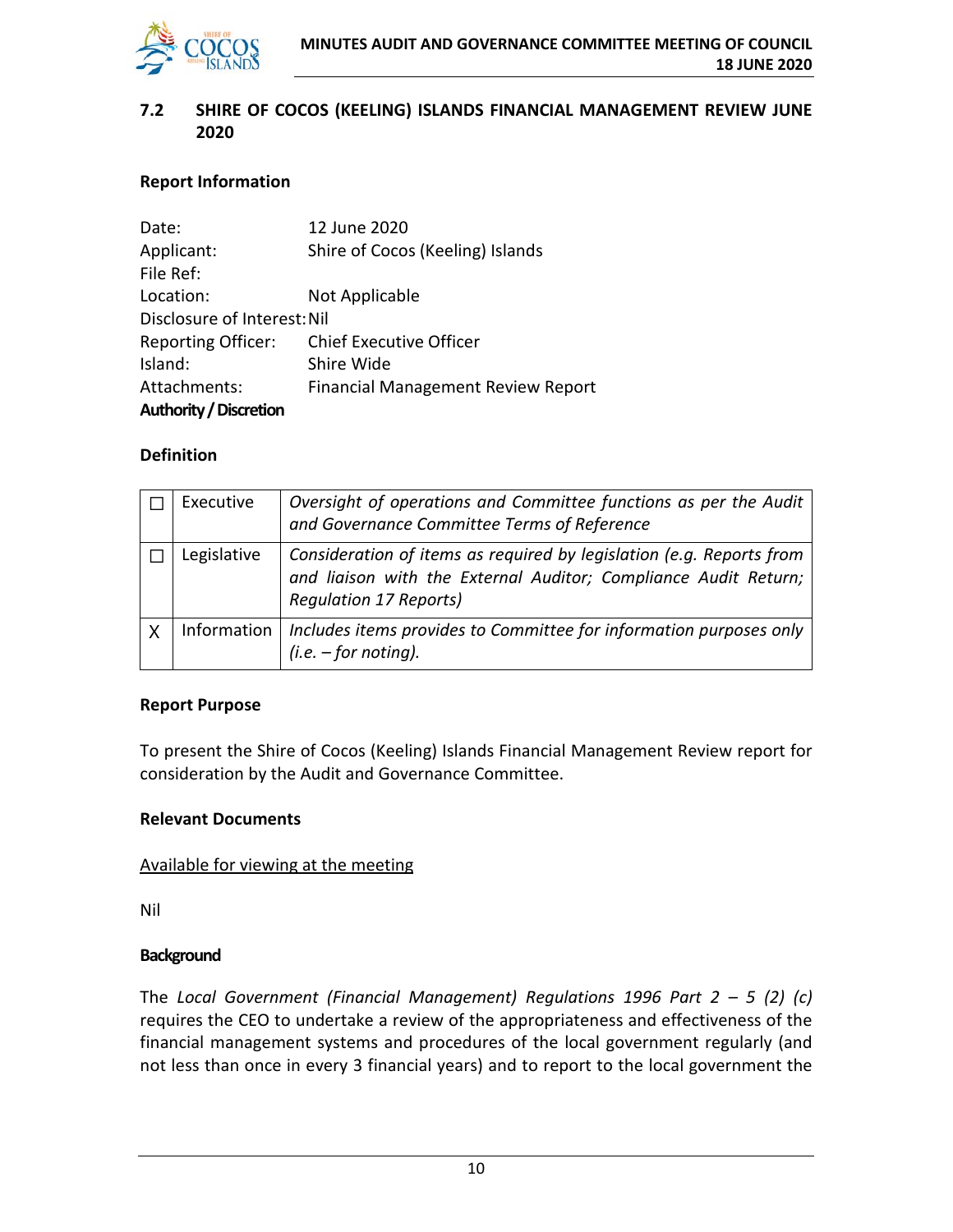

results of those reviews. (This regulation was amended on the 26 June 2018 from a requirement of not less than once in every 4 financial years to 3 financial years.)

The last Shire of Cocos (Keeling) Islands Financial Management Review was formally presented to Council at the Ordinary Meeting of Council on 29 June 2016. The review was undertaken internally.

The next review will need to be reported to Council by June 2023.

#### **Comment**

Megan Shirt, an experienced Local Government Financial Management Consultant, was engaged by the Shire to undertake an independent financial management review for the Shire. Samples were selected and systems tested during an onsite visit in March 2019 for the 12 months from March 2018 – February 2019. Subsequent to the onsite testing a report has been developed tabling the findings of the review. It was intended to finalise the report during a further site visit scheduled for April 2020 however due to travel restriction this did not occur, and the report was finalised remotely on the 28 February 2020.

Staff comments as at the 28 February are listed on the final page of the report next to each action / comment raised in the review. An updated and more comprehensive action plan will be developed and tabled at the next Audit and Governance Committee meeting.

This report has been tabled for the Audit and Governance Committee given the remit of the committee in both financial controls and governance matters as per the terms of reference. As required by the Regulations, this review will be formally presented at the June 2020 Ordinary Meeting for Council to receive the report.

#### **Policy and Legislative Implications**

*Regulation 5(2)(c) of the Local Government (Financial Management) Regulations 1996.*

#### **Financial Implications**

Nil

#### **Strategic Implications**

Strategic Community Plan: Civic Leadership Objective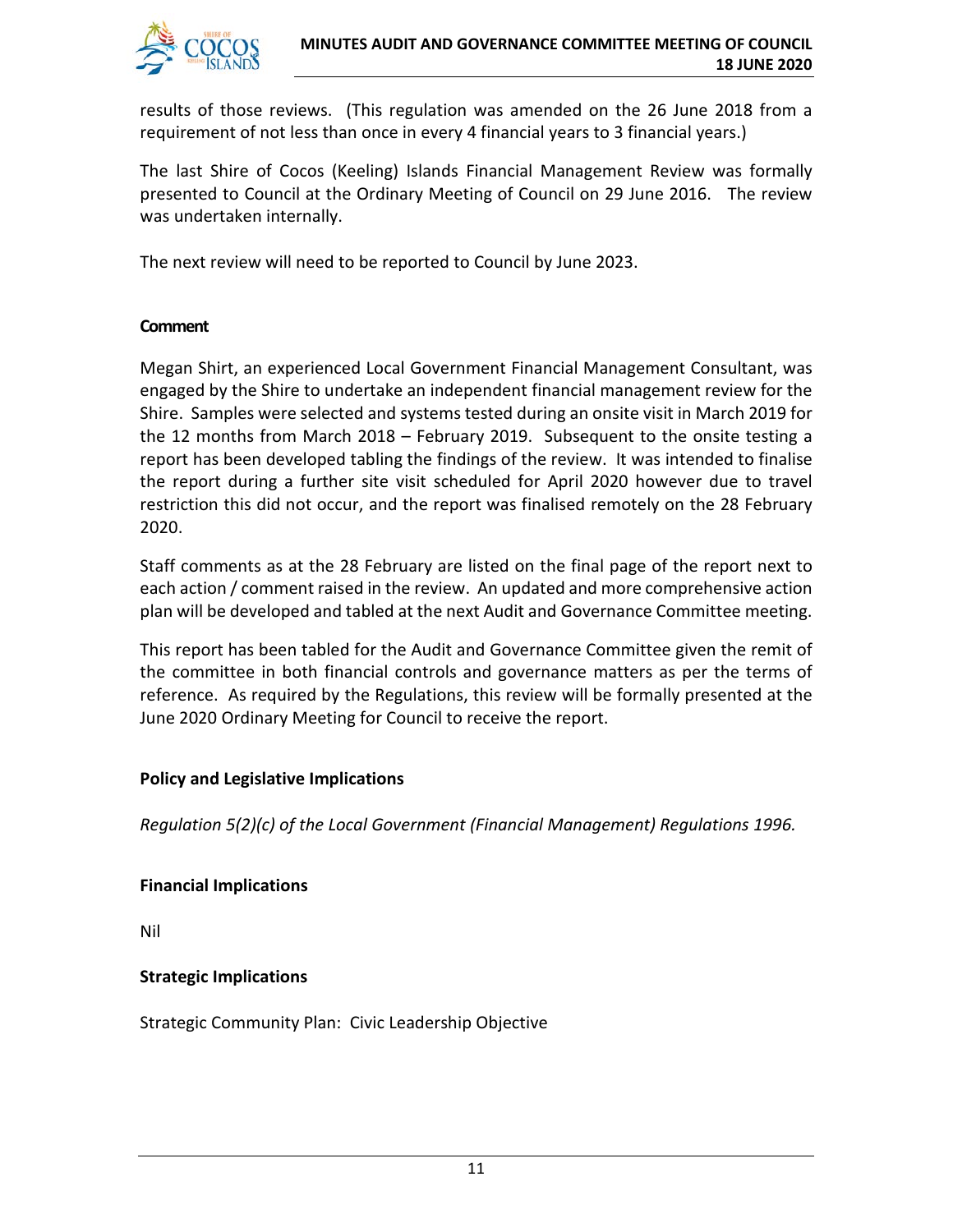

#### **Conclusion**

The Shire of Cocos (Keeling) Islands Financial Management Review June 2020 is presented under *Regulation 5(2)(c) of the Local Government (Financial Management) Regulations 1996* for noting by the Audit and Governance Committee.

#### **COMMITTEE RESOLUTION**

**MOVED CR CHARLSTON SECONDED CR LACY**

**THAT THE AUDIT AND GOVERNANCE COMMITTEE RECEIVES THE SHIRE OF COCOS (KEELING) ISLANDS FINANCIAL MANAGEMENT REPORT FOR JUNE 2020 AND SEEKS IMPLEMENTATION PLAN AND TIMELINE ON THE IDENTIFIED ACTIONS AT THE NEXT AUDIT AND GOVERNANCE COMMITTEE MEETING.**

**THE MOTION WAS PUT AND DECLARED CARRIED (3/0)**

**FOR:** CR CHARLSTON, CR LACY, CR MINKOM **AGAINST:** NIL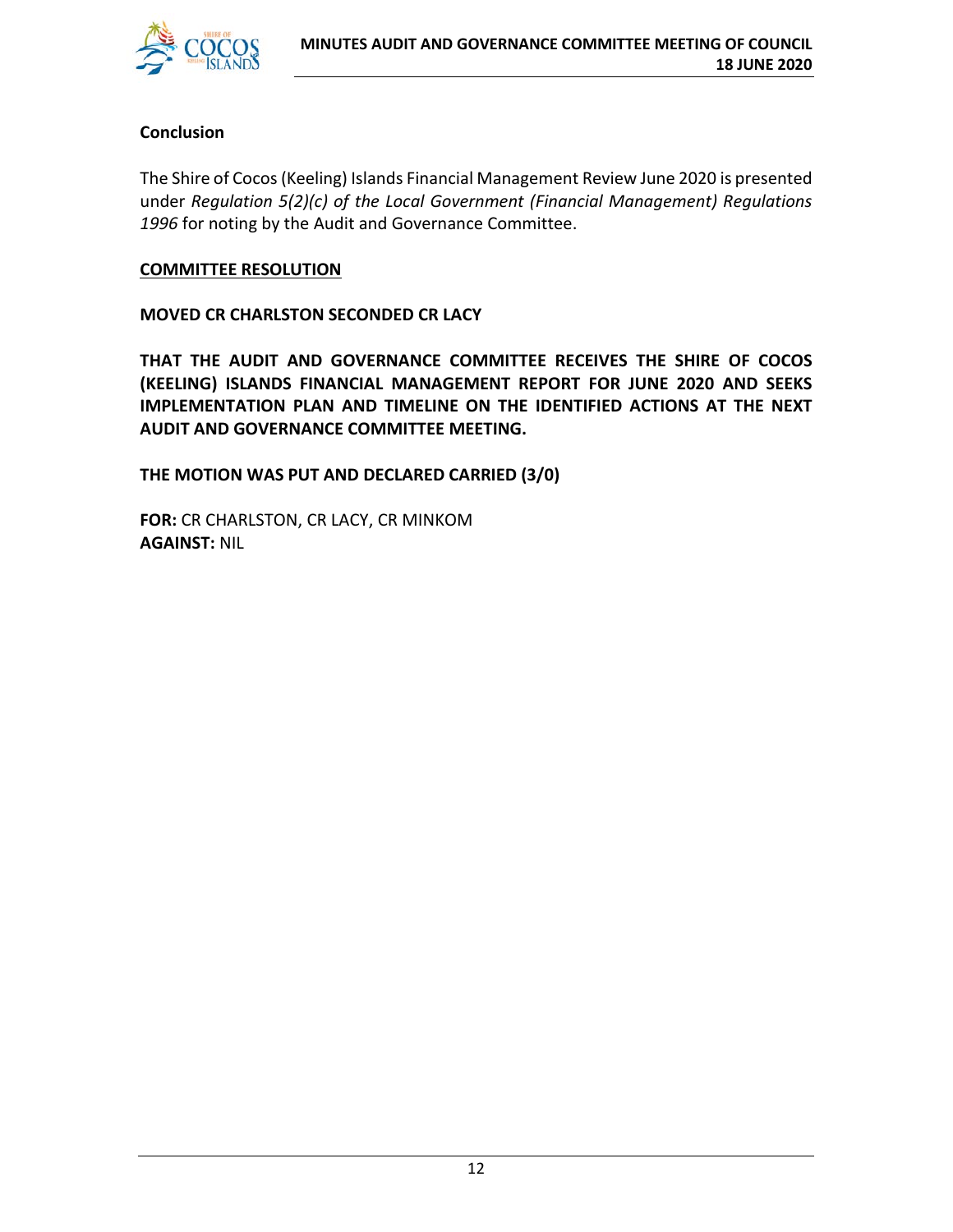

#### **7.3 EXPRESSIONS OF INTEREST FOR MEMBERSHIP TO THE SHIRE OF COCOS (KEELING) ISLAND AUDIT AND GOVERNANCE COMMITTEE**

#### **Report Information**

| Date:                         | 13 June 2020                              |
|-------------------------------|-------------------------------------------|
| Applicant:                    | Shire of Cocos (Keeling) Islands          |
| File Ref:                     |                                           |
| Location:                     | Not Applicable                            |
| Disclosure of Interest: Nil   |                                           |
| <b>Reporting Officer:</b>     | <b>Chief Executive Officer</b>            |
| Island:                       | Shire Wide                                |
| Attachments:                  | <b>Financial Management Review Report</b> |
| <b>Authority / Discretion</b> |                                           |

#### **Definition**

| Executive   | Oversight of operations and Committee functions as per the Audit<br>and Governance Committee Terms of Reference                                                          |
|-------------|--------------------------------------------------------------------------------------------------------------------------------------------------------------------------|
| Legislative | Consideration of items as required by legislation (e.g. Reports from<br>and liaison with the External Auditor; Compliance Audit Return;<br><b>Requlation 17 Reports)</b> |
| Information | Includes items provides to Committee for information purposes only<br>$(i.e. - for noting).$                                                                             |

#### **Report Purpose**

To present applications received by individuals seeking to fill the vacancy for an external member of the Shire of Cocos (Keeling) Islands Audit and Governance Committee.

#### **Relevant Documents**

#### Available for viewing at the meeting

Nil

#### **Background**

At the Ordinary Meeting of Council on 6 November 2019, Council established the Terms of Reference for the Shire's Audit and Governance Committee (the Committee) setting out membership, responsibilities, authority and operations of the Committee. The Terms of Reference established that the membership would consist of four members with three elected members and one external person. The ToRs stated that the appointment of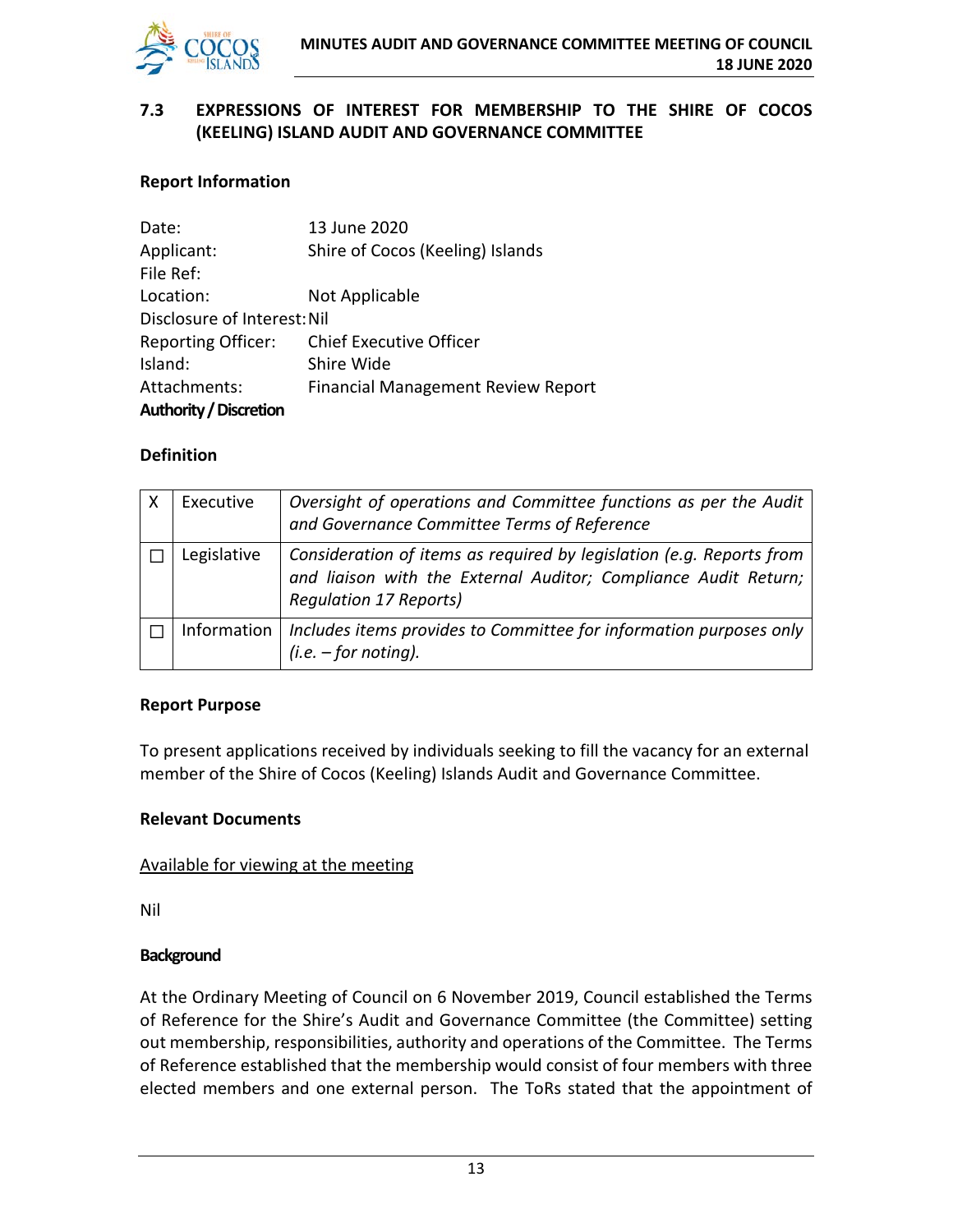

external person would be made by Council by way of a public advertisement and would be for a maximum term of two years.

The ToRs stated that the external person appointed to the Committee would have financial management/reporting knowledge in a local government context and experience and be conversant with financial and other reporting requirements.

The ToRs also allowed all members full voting rights, including the External Member.

#### **Comment**

In response to the ToRs, the Shire advertised extensively for an external member via the Atoll, on the Shire website and email via professional networks. Applications closed on Monday 15 June at 12noon (WST).

At issuing of this agenda, five expressions of interest had been received. Please see applications as CONFIDENTIAL attachments.

As per the ToRs, the appointment will need to be made by Council. Therefore, this Committee is not able to directly appoint the external member but is able to recommend the applicant they feel is the most suitable to Council.

#### **Policy and Legislative Implications**

Section 7.1A of *the Local Government Act (WA)(CKI) 1996* states that:

- (1) A local government is to establish an audit committee of 3 or more persons to exercise the powers and discharge the duties conferred on it.
- (2) The members of the audit committee of a local government are to be appointed\* by the local government and at least 3 of the members, and the majority of the members, are to be council members.
- \* Absolute majority required.

The Shire of Cocos (Keeling) Islands Audit and Governance Committee complies with this requirement in that three members of the Committee are Councillors.

#### **Financial Implications**

The ToRs state that reimbursement of approved expenses will be paid to an external person who is a member of the Committee by prior approval and subject to budget.

#### **Strategic Implications**

Strategic Community Plan: Civic Leadership Objective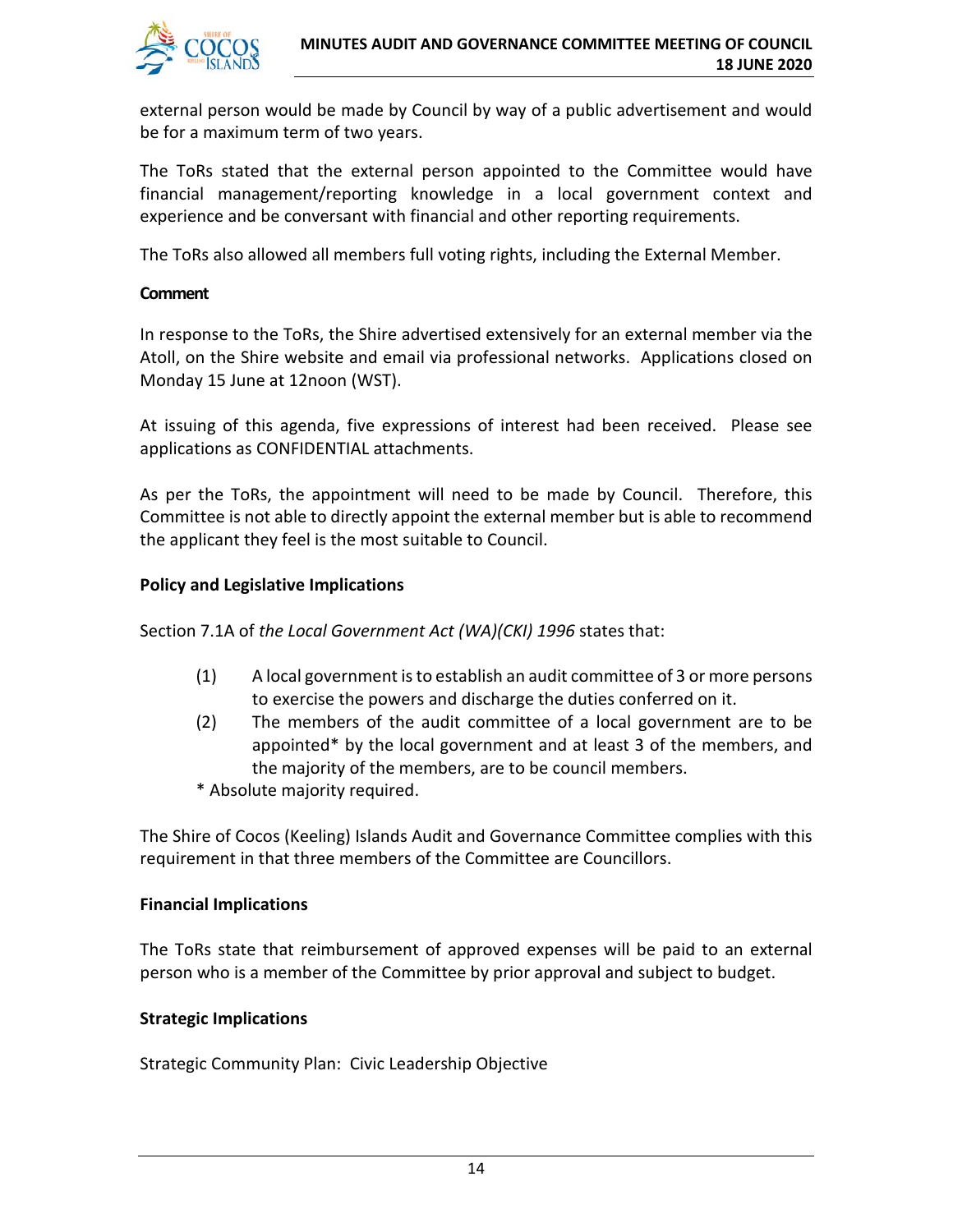

#### **Conclusion**

The Expressions of Interest are presented to the Committee for its consideration and for the Committee to recommend a suitable applicant to Council.

#### **COMMITTEE RESOLUTION**

#### **MOVED CR LACY SECONDED CR CHARLSON**

**THAT THE AUDIT AND GOVERNANCE COMMITTEE RECOMMENDS TO COUNCIL THAT:**

- **I. THAT COUNCIL ACKNOWLEDGES ALL INDIVIDUALS WHO SUBMITTED AN EXPRESSION OF INTEREST IN THE AUDIT AND GOVERNANCE COMMITTEE:**
- **II. THAT COUNCIL APPOINTS MR PHILLIP ANASTASAKIS TO THE SHIRE OF COCOS (KEELING) ISLANDS AUDIT AND GOVERNANCE COMMITTEE BASED ON AN ASSESSMENT OF HIS QUALIFICATIONS, LOCAL GOVERNMENT EXPERIENCE AND DIVERSITY IN EXPERIENCE; AND**
- **III. COUNCIL APPOINTS MR ANASTASAKIS' FOR A TERM OF 15 MONTHS WITH HIS MEMBERSHIP EXPIRING IN OCTOBER 2021.**

**THE MOTION WAS PUT AND DECLARED CARRIED (3/0)**

**FOR:** CR CHARLSTON, CR LACY, CR MINKOM **AGAINST:** NIL